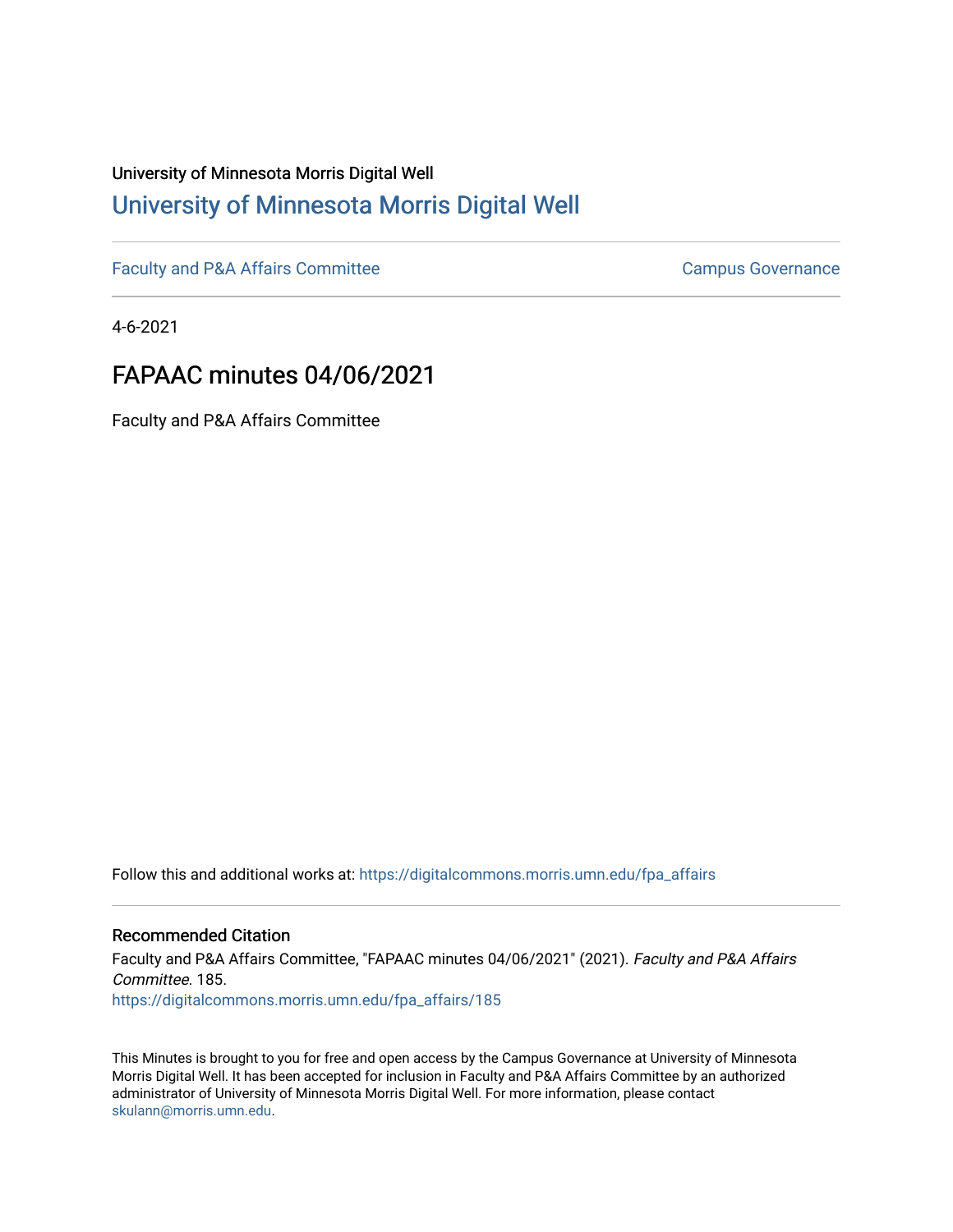# **Faculty and P&A Affairs Committee (FACPAAC)**

**Email**: **[umm-fpa-affairs@morris.umn.edu](mailto:umm-fpa-affairs@morris.umn.edu)**

## **Minutes**

# **April 6, 2021 Meeting**

## **Zoom Link 11:40 AM-12:40 PM**

**Present: Bradley Deane, Sara Lam, Elena Machkasova (chair, minutes taker),**

**Bibhudutta Panda, Nick Skulan, Simon Tillier**

## **Call to Order, appointed minute taker**

### ● **Minutes Approval:**

- Approved Minutes from March 9th meeting
- Previously approved meeting minutes can be found in the Digital Well at [https://digitalcommons.morris.umn.edu/fpa\\_affairs/](https://digitalcommons.morris.umn.edu/fpa_affairs/)

## **● Role of FACPAAC in the Dean's appointment process.**

- Elena reported that she emailed Janet Schrunk Ericksen with a request to be included, Janet forwarded the request to Consultative.
- The Consultative discussed this request at their April 1st meeting.
- The minutes will be shared with our committee.
- We discussed how the survey results might inform us about faculty and P&A issues that should be brought up in the Dean's appointment process.

## **● Results of welfare check-in survey:**

- The committee discussed the results. There were no P&A results so far and the survey hasn't been sent to Humanities yet - the survey should be (re)sent to these categories.
- We discussed the concerns about the need for **anonymity** that were expressed by some responders: even though their name is not brought up to the entire committee, the person they are responding to knows their name. Some people might prefer a form that allows for complete anonymity. Others, however, prefer an open-ended responses format which is hard to do anonymously. For next year we might want to consider a variety of options.
- The committee created a classification/summary of responses (see below). Some issues were identified as relevant to the upcoming Dean's appointment (marked as **DEAN**).
- The committee discussed the evidence of anxiety and some confusion about the upcoming in-person interactions in the Fall semester (marked as **COVID**). It's been suggested and approved that Elena will send an email to the Chancellor, Dean, and VCs asking to **organize a forum with a Q&A opportunity** for faculty and P&A to get more clarity on the decision-making process behind guidelines for the Fall. We understand that some things are just unknown, but an opportunity to discuss and ask questions would increase communication, trust, and confidence.
- The feedback from the surveys indicates **appreciation of IT** in transitioning to zoom, including zoom classrooms - we should **let them know**.
- The **issues collected** from the survey responses that we have so far:
	- Workload and equity: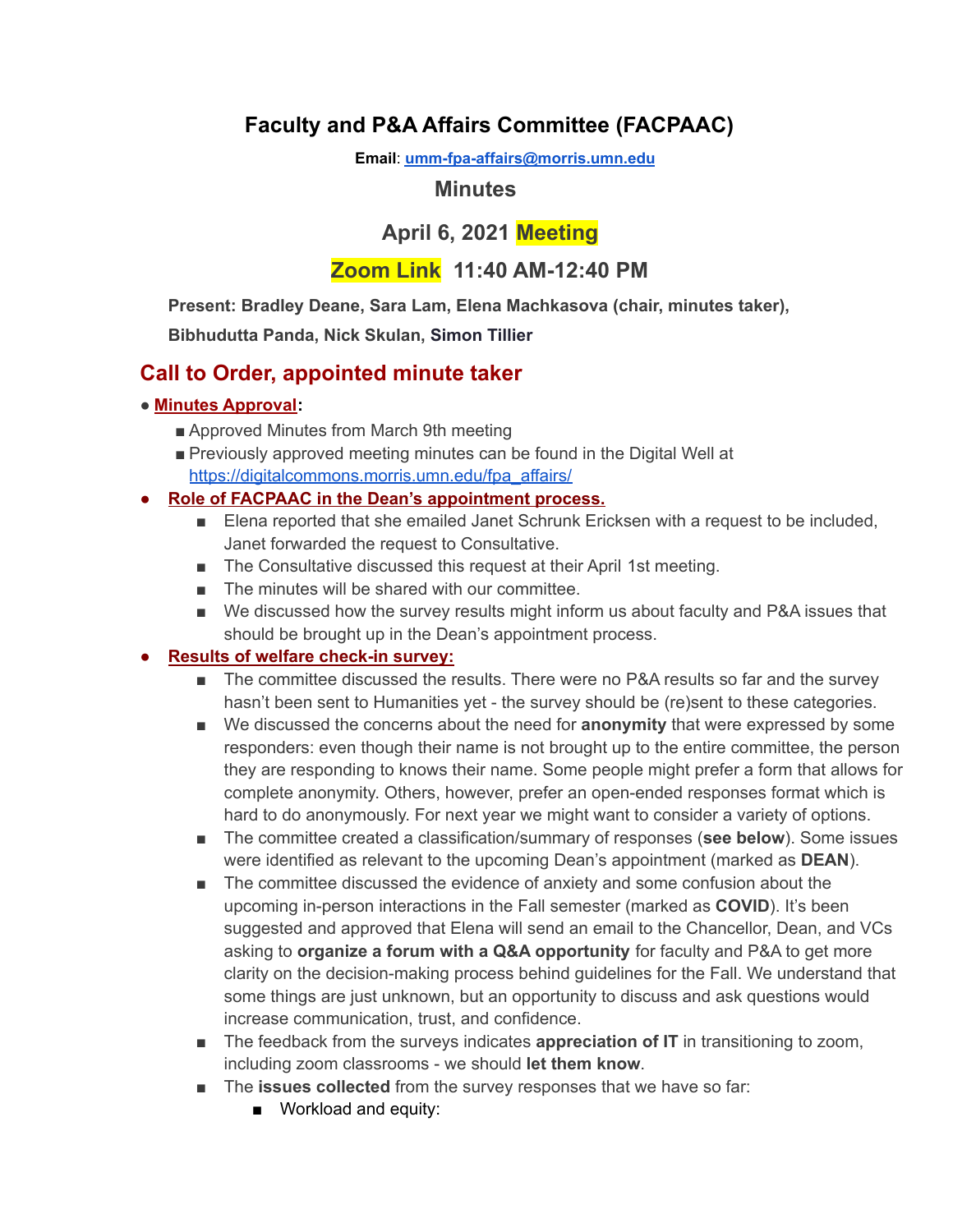- Division Chairs who are constantly required to teach more than 6cr per year
- creating sustainable position descriptions
- Workloads for people with caregiver responsibilities (for children and others)
- Shifts in schedule to accommodate colleagues with caregiver responsibility
- GenEd requirements changes may affect workload (DEAN)
- Teaching takes up all the time no time for research (**DEAN**)
- Remote attendance of meetings (research and others) was a positive (**DEAN**)
- Lack of access to facilities (music, labs, etc) negatively impacts students and the learning environment (**DEAN**)
- Increasing workloads for staff after many retirements without rehiring
- Resources for providing flexibility (TAs who help with setup/recording, etc.)
- Safety
	- Vaccines for students (required or distancing!) (**COVID**)
	- Vaccines for faculty/staff (**COVID**)
	- 3 ft rule needs to be explained (**COVID**)
	- Some faculty strongly prefer going back to in-person, provided it's safe
	- However, some don't feel comfortable and would like more specific guidance and more flexibility
- Communication
	- Modes for the Fall weren't sufficiently discussed
	- Modes were decided too early (things will change) and were disconnected from the actual decision process in the Cities
	- Lack of clearly communicated expectations for staff, particularly student services staff
- Teaching/advising
	- There are advantages to remote options. Will these continue?
	- How to continue to meet student needs/be accessible after return to in-person classes
	- Tech support (despite depleted staff) has been appreciated
	- Having clear policies for providing flexibility and safety (if someone is sick, they can attend/teach remotely)
- Community/connection
	- More intentional support for new faculty and staff to integrate into the campus community
	- Providing more support for at-home work (people spent their own resources on home office arrangements) and concrete tokens of appreciation